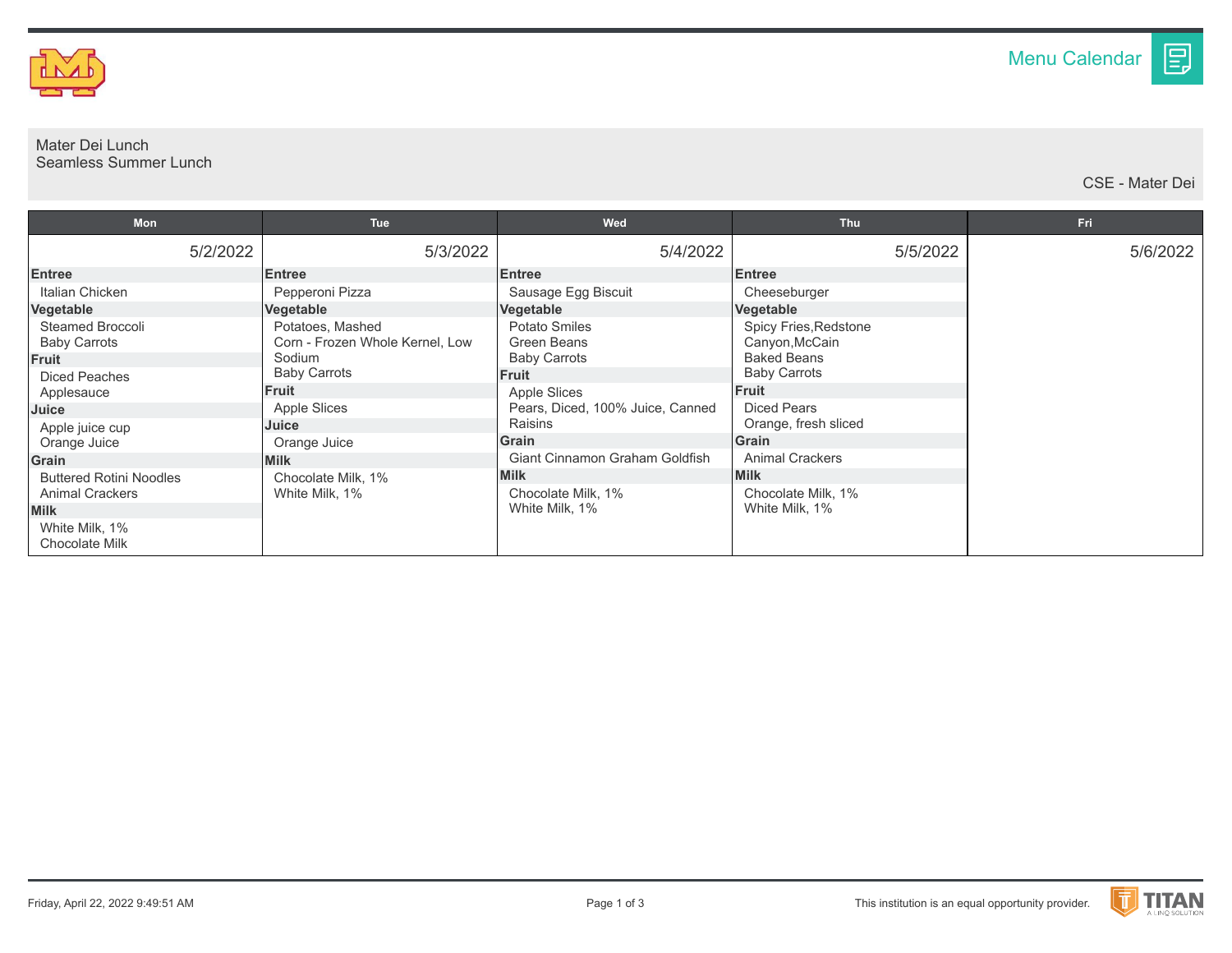

圓

| Mon                                                                                                                                                                                                                                                                           | <b>Tue</b>                                                                                                                                                                                                                                                                                                                              | Wed                                                                                                                                                                                                                                                   | Thu                                                                                                                                                                                                                                                                                                                            | Fri                                                                                                                                                                                                                                              |
|-------------------------------------------------------------------------------------------------------------------------------------------------------------------------------------------------------------------------------------------------------------------------------|-----------------------------------------------------------------------------------------------------------------------------------------------------------------------------------------------------------------------------------------------------------------------------------------------------------------------------------------|-------------------------------------------------------------------------------------------------------------------------------------------------------------------------------------------------------------------------------------------------------|--------------------------------------------------------------------------------------------------------------------------------------------------------------------------------------------------------------------------------------------------------------------------------------------------------------------------------|--------------------------------------------------------------------------------------------------------------------------------------------------------------------------------------------------------------------------------------------------|
| 5/9/2022                                                                                                                                                                                                                                                                      | 5/10/2022                                                                                                                                                                                                                                                                                                                               | 5/11/2022                                                                                                                                                                                                                                             | 5/12/2022                                                                                                                                                                                                                                                                                                                      | 5/13/2022                                                                                                                                                                                                                                        |
| <b>Entree</b><br>Breaded Chicken Patty on Bun<br>Vegetable<br><b>Tater Tots</b><br><b>Steamed Broccoli</b><br><b>Baby Carrots</b><br>Fruit<br><b>Diced Peaches</b><br><b>Orange Slices</b><br>Juice<br>Apple juice cup<br><b>Milk</b><br>White Milk, 1%<br>Chocolate Milk, 1% | <b>Entree</b><br>Papa John's Pepperoni Pizza<br>Vegetable<br><b>Mashed Potatoes</b><br><b>Baby Carrots</b><br>Corn - Frozen Whole Kernel, Low<br>Sodium<br>Fruit<br>Apple Slices<br>Pears, Diced, 100% Juice, Canned<br><b>Orange Slices</b><br>Raisins<br>Juice<br>Orange Juice<br><b>Milk</b><br>Chocolate Milk, 1%<br>White Milk, 1% | <b>Entree</b><br>Pepperoni Calzone<br>Vegetable<br><b>Mashed Potatoes</b><br>Corn<br>Side Salad<br><b>Baby Carrots</b><br><b>Fruit</b><br>Apple Slices<br>Raisins<br>Juice<br>Orange juice cup<br><b>Milk</b><br>White Milk, 1%<br>Chocolate Milk, 1% | <b>Entree</b><br>Chicken on the Beach/ Chips<br>Vegetable<br><b>Green Beans</b><br><b>Baby Carrots</b><br><b>Refried Beans</b><br><b>Fruit</b><br><b>Apple Slices</b><br>Applesauce<br>Raisins<br><b>Diced Peaches</b><br><b>Diced Pears</b><br><b>Orange Slices</b><br>Juice<br>Orange Juice<br><b>Milk</b><br>White Milk, 1% | <b>Entree</b><br>Chicken Fried Chicken<br>Vegetable<br><b>Mashed Potatoes</b><br><b>Green Beans</b><br><b>Fruit</b><br>Orange<br>Applesauce<br>Raisins<br>Grain<br>Dinner Rolls, WG Wheat<br><b>Milk</b><br>Chocolate Milk, 1%<br>White Milk, 1% |
| 5/16/2022                                                                                                                                                                                                                                                                     | 5/17/2022                                                                                                                                                                                                                                                                                                                               | 5/18/2022                                                                                                                                                                                                                                             | Chocolate Milk, 1%<br>5/19/2022                                                                                                                                                                                                                                                                                                | 5/20/2022                                                                                                                                                                                                                                        |
| <b>Entree</b><br>Chicken Nuggets<br>Vegetable<br>Hashbrown<br><b>Steamed Broccoli</b>                                                                                                                                                                                         | <b>Entree</b><br>Pepperoni Pizza<br>Vegetable<br>Potatoes, Mashed<br>Corn - Frozen Whole Kernel, Low                                                                                                                                                                                                                                    | <b>Entree</b><br><b>Super Nachos</b><br>Vegetable<br>Potato Smiles<br><b>Refried Beans</b>                                                                                                                                                            | <b>Entree</b><br>Cheeseburger<br>Vegetable<br>Spicy Fries, Redstone<br>Canyon, McCain                                                                                                                                                                                                                                          |                                                                                                                                                                                                                                                  |
| <b>Baby Carrots</b><br>Fruit<br><b>Diced Peaches</b>                                                                                                                                                                                                                          | Sodium<br><b>Baby Carrots</b><br>Fruit                                                                                                                                                                                                                                                                                                  | <b>Baby Carrots</b><br><b>Fruit</b><br><b>Diced Peaches</b>                                                                                                                                                                                           | <b>Baked Beans</b><br><b>Baby Carrots</b><br><b>Fruit</b>                                                                                                                                                                                                                                                                      |                                                                                                                                                                                                                                                  |
| Juice<br>Apple juice cup<br>Grain<br>Giant Cinnamon Graham Goldfish<br><b>Milk</b><br>Chocolate Milk. 1%<br>White Milk, 1%                                                                                                                                                    | <b>Apple Slices</b><br>Juice<br>Orange Juice<br><b>Milk</b><br>Chocolate Milk, 1%<br>White Milk, 1%                                                                                                                                                                                                                                     | <b>Apple Slices</b><br>Grain<br>Tostitos Mini Rounds Tortilla Chips<br><b>Milk</b><br>White Milk, 1%<br>Chocolate Milk, 1%                                                                                                                            | <b>Diced Pears</b><br>Orange, fresh sliced<br>Grain<br><b>Animal Crackers</b><br><b>Milk</b><br>Chocolate Milk, 1%<br>White Milk, 1%                                                                                                                                                                                           |                                                                                                                                                                                                                                                  |